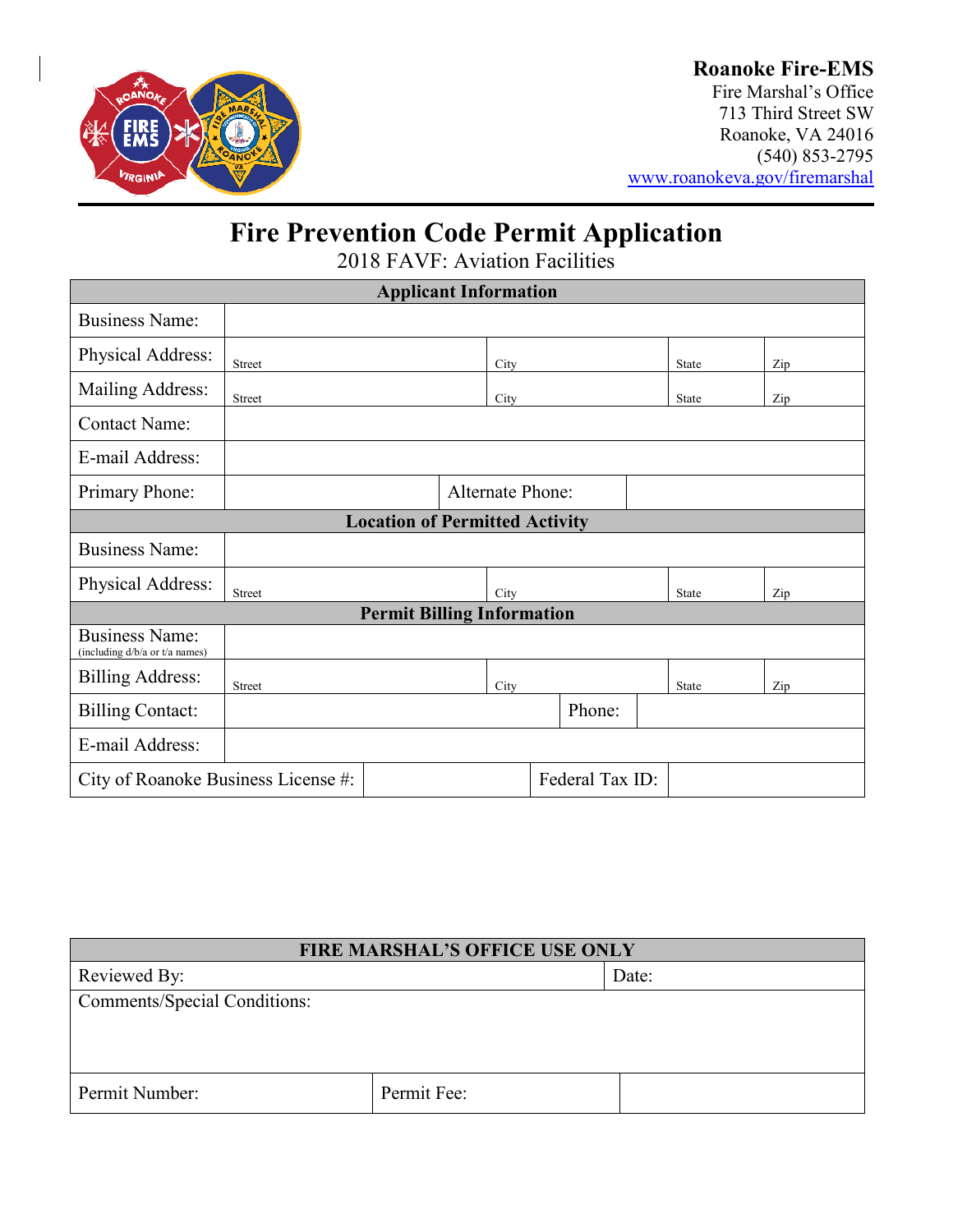| <b>Application Checklist</b> |  |
|------------------------------|--|
|------------------------------|--|

| Review of this permit application requires all of the following to be included:                                                                                                                                                                                                                                                                                                                                                                                                                                                                                                                                                                                                                                                     |
|-------------------------------------------------------------------------------------------------------------------------------------------------------------------------------------------------------------------------------------------------------------------------------------------------------------------------------------------------------------------------------------------------------------------------------------------------------------------------------------------------------------------------------------------------------------------------------------------------------------------------------------------------------------------------------------------------------------------------------------|
| Completed Fire Prevention Code Permit Application                                                                                                                                                                                                                                                                                                                                                                                                                                                                                                                                                                                                                                                                                   |
| Site Plan/Floor Plan Showing:<br>1. Building Location, property lines, and emergency access roadways clearly shown<br>2. Location of All Tanks (Above Ground and Underground)<br>3. Size of ALL Tanks<br>4. Location of dispensing devices<br>5. Length of hose on dispensing devices<br>6. Distance from lot lines to dispensing devices<br>7. Location of ALL Fire Extinguishers<br>8. Location of ALL Exits or Openings<br>9. Location of Emergency Shutoff<br>10. Location and size of waste oil storage, and method of disposal<br>11. Type of container used for waste oil storage<br>12. Location of any Exits and/or building openings<br>13. Indicate whether or not the building is equipped with a fire sprinkler system |
| SDS for all fuels and hazardous materials                                                                                                                                                                                                                                                                                                                                                                                                                                                                                                                                                                                                                                                                                           |
| <b>Emergency Contact Information</b>                                                                                                                                                                                                                                                                                                                                                                                                                                                                                                                                                                                                                                                                                                |
| Safety Plan                                                                                                                                                                                                                                                                                                                                                                                                                                                                                                                                                                                                                                                                                                                         |
|                                                                                                                                                                                                                                                                                                                                                                                                                                                                                                                                                                                                                                                                                                                                     |
| <b>Circumstances of Application/Description of Work</b>                                                                                                                                                                                                                                                                                                                                                                                                                                                                                                                                                                                                                                                                             |
|                                                                                                                                                                                                                                                                                                                                                                                                                                                                                                                                                                                                                                                                                                                                     |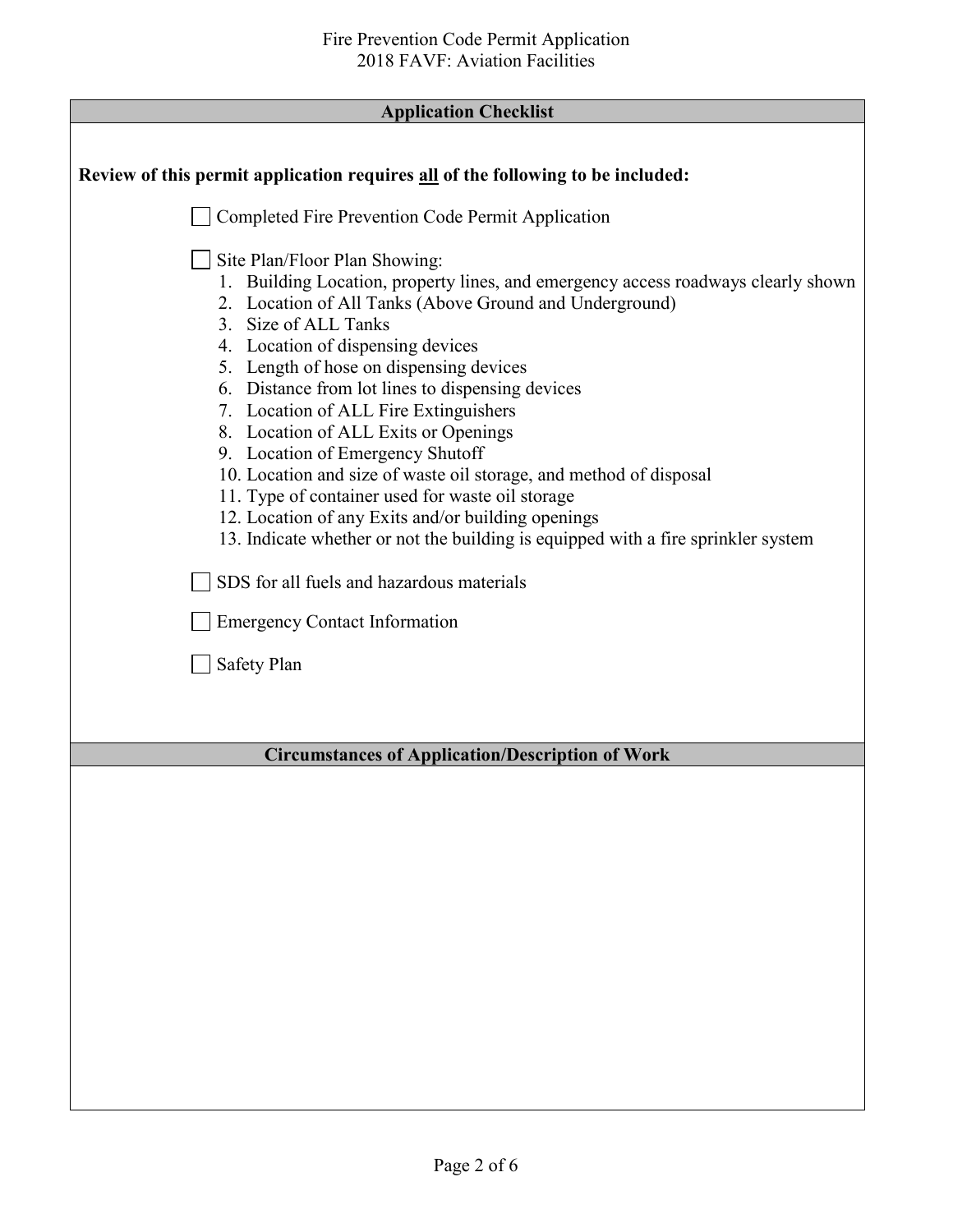### **Permit General Conditions and Acknowledgements**

The Applicant is required to review the following provisions of the Statewide Fire Prevention Code and its referenced standards. After reviewing each provision, the Applicant must initial each item to acknowledge their review and agreement to comply with the requirement. If the requirement is not applicable to the application, the Applicant is to write N/A in place of their initials.

- Open flames, flame-producing devices and other sources of ignition shall not be permitted in a hangar, except in approved locations or in any location within 50 feet (15 240 mm) of an aircraft-fueling operation.
- Smoking shall be prohibited in aircraft refueling vehicles, aircraft hangars and aircraft operation areas used for cleaning, paint removal, painting operations or fueling. "No Smoking" signs shall be provided.
- Fire apparatus access roads shall be provided and maintained in accordance with Chapter 5. Fire apparatus access roads and aircraft parking positions shall be designated in a manner so as to preclude the possibility of fire vehicles traveling under any portion of a parked aircraft.
- Flammable and combustible liquids shall not be dispensed into or removed from a container, tank, vehicle or aircraft except in approved locations.
- Activities in the affected area not related to the mitigation of the spill shall cease until the spilled material has been removed or the hazard has been mitigated. Aircraft or other vehicles shall not be moved through the spill area until the spilled material has been removed or the hazard has been mitigated.
- Spills shall be reported, documented and mitigated.
- Vehicles used for towing shall be equipped with not less than  $(1)$  20-B:C portable fire extinguisher. Welding apparatus shall be equipped with not less than (1) 2-A:20-B:C portable extinguisher. Aircraft fuel-servicing tank vehicles shall be equipped with not less than (2) 20- B:C portable extinguisher, a portable fire extinguisher shall be readily accessible from either side of the vehicle. Hydrant fuel-servicing vehicles shall be equipped with not than (1) 20- B:C portable extinguisher. Helistops and Heliports – not less than (1) portable extinguisher having a minimum 80-B:C rating shall be provided for each permanent takeoff and landing area and for the aircraft parking areas.
- Hoses used to fuel or defuel aircraft shall be inspected periodically to ensure their serviceability and suitability for continued service. The fuel service operator shall maintain records of all tests and inspections performed on fuel hoses. Hoses found to be defective or otherwise damaged shall be immediately removed from service.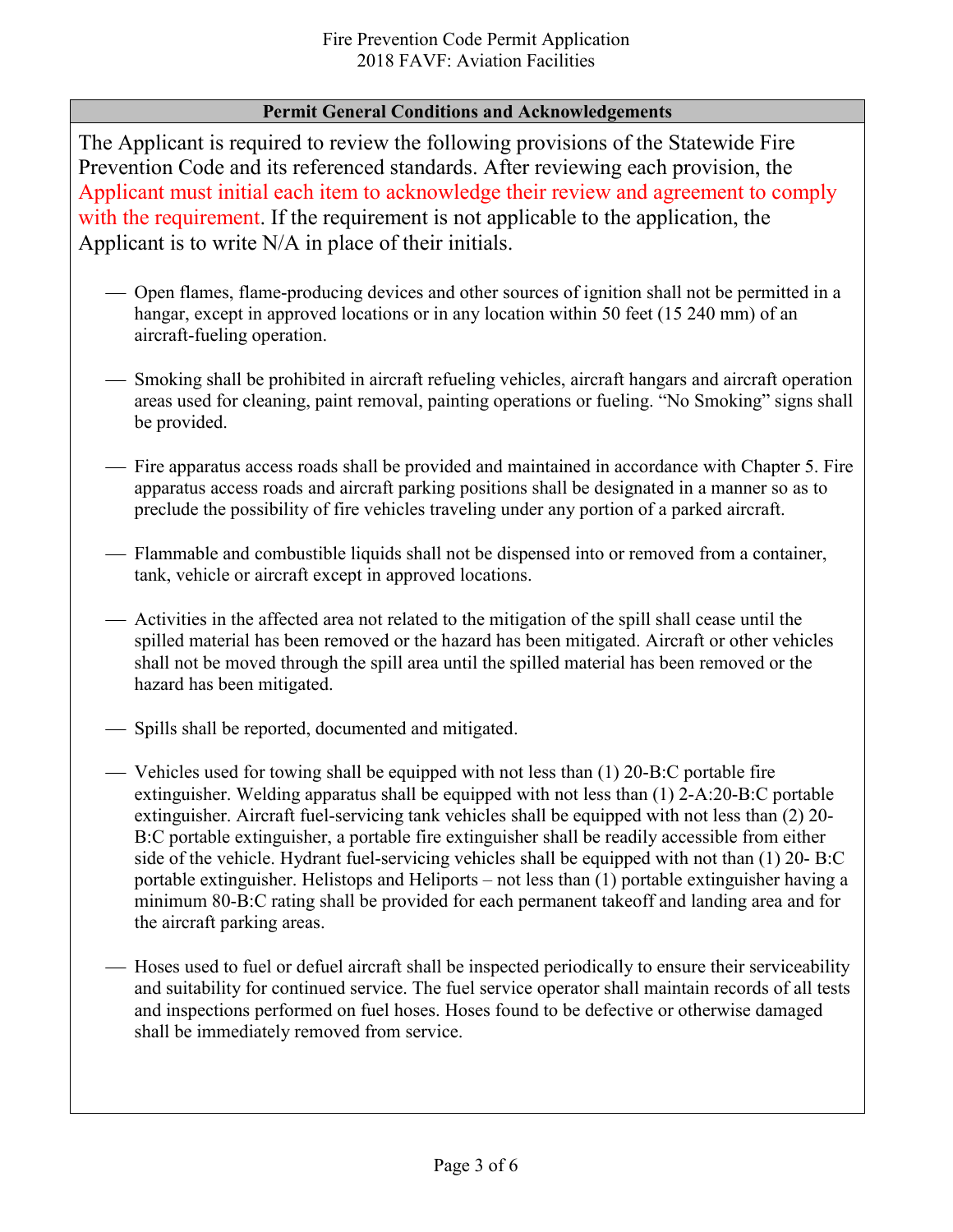- Unattended aircraft fuel-servicing vehicles shall be parked in areas that provide for both the unencumbent dispersal of vehicles in the event of an emergency and the control leakage such that adjacent buildings and storm drains are not contaminated by leaking fuel.
- A building with a rooftop helistop or heliport shall be provided with a Class I or III standpipe system extended to the roof level on which the helistop or heliport is located. All portions of the helistop and heliport area shall be within 150 feet of 2  $\frac{1}{2}$  inch outlet on the standpipe system. As required by the applicable building code.
- Portable extinguishers at fuel-dispensing stations shall be located such that pumps or dispensers are not more than 75 feet from one such extinguisher.
- The touchdown area shall be surrounded on all sides by a clear area having minimum average width at roof level of 15 feet but no width less than 5 feet. The clear area shall be maintained.
- Landing areas on structures shall be maintained so as to confine flammable or Class II combustible liquid spillage to the landing area itself, and provisions shall be made to drain such spillage away from exits or stairways serving the helicopter landing area or from a structure housing such exit or stairway.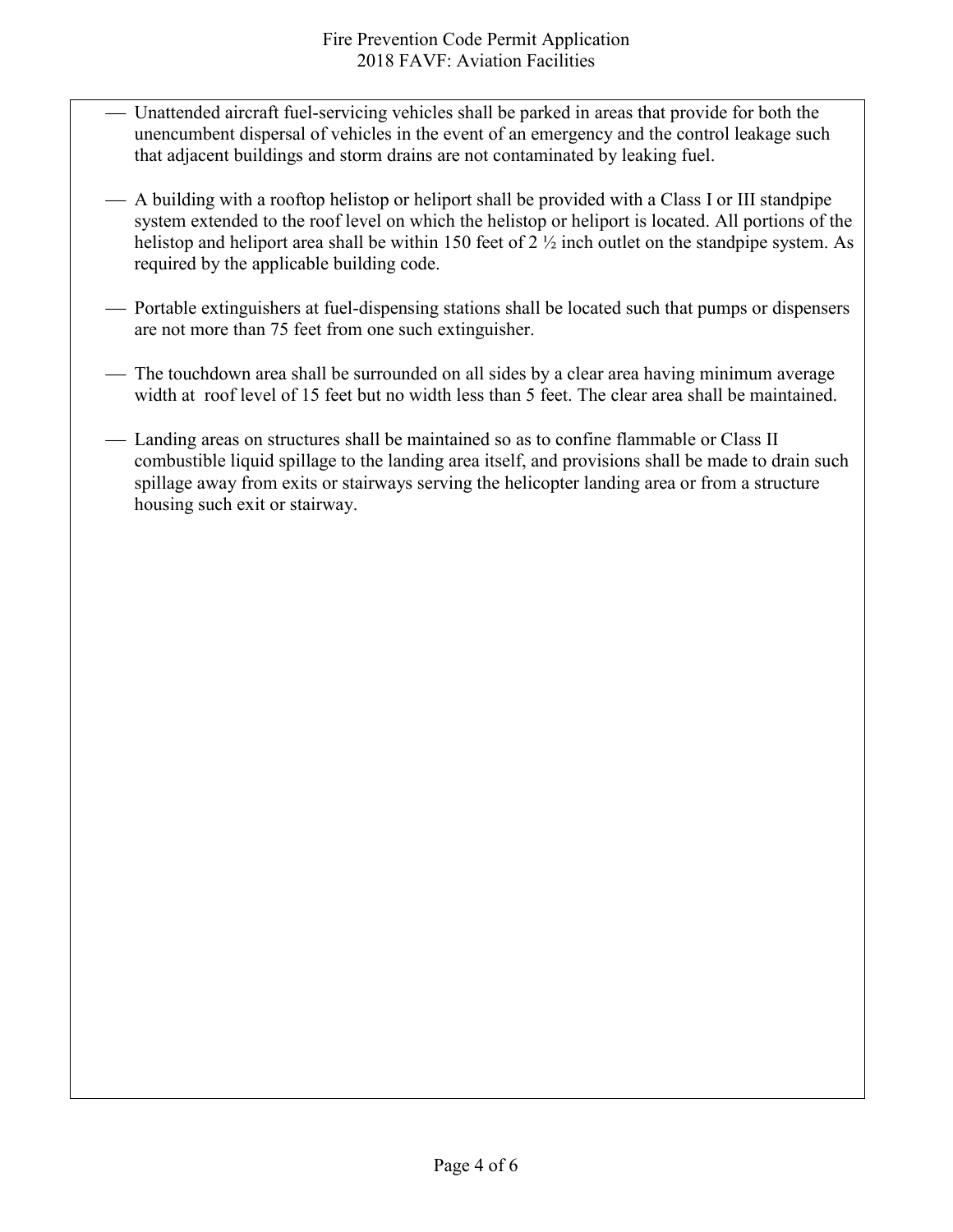#### Fire Prevention Code Permit Application 2018 FAVF: Aviation Facilities

#### **Permit Certification**

By my signature below, I hereby certify that I have read and examined this application and that all of the information contained therein is true and correct. Furthermore, I certify that the proposed operations will fully comply with the requirements contained in The Virginia Statewide Fire Prevention Code and any other related laws and /or Codes. I agree to indemnify, save harmless, and defend the City of Roanoke, its agents and employees, from all claims, damages, costs, expenses, and charges, including attorney's fees, which arise out of or by reason of these operations.

I acknowledge that if a permit is issued based on this application, it shall only be valid with in the building, facility, and/or location listed on this application for the specific date(s) and time(s) for which it is issued.

I acknowledge that approval of this application does not constitute permit issuance. Permit issuance does not occur until the completion of an on-site inspection by the Roanoke Fire Marshal's Office.

I acknowledge and understand that any violations of the Virginia Statewide Fire Prevention Code and/or the requirements of this permit may result in immediate permit suspension or revocation.

I agree to indemnify, save harmless, and defend the City of Roanoke, Virginia and its agents and employees from all claims, damages, costs, expenses, and charges, including attorney's fees, which arise out of or by reason of the activities associated with this permit.

| Name:      |       |  |
|------------|-------|--|
| Signature: | Date: |  |